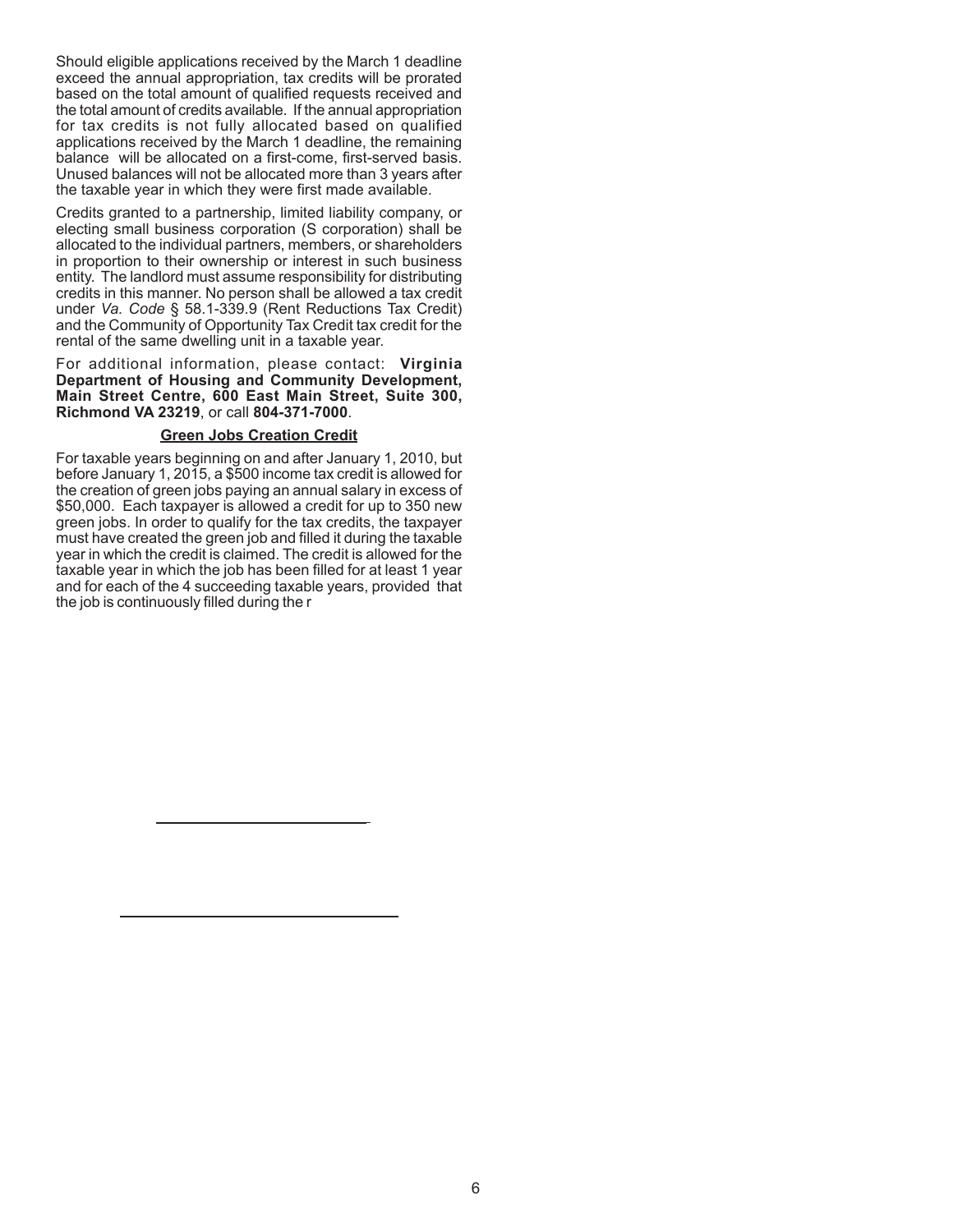been allocated a credit for the prior year are allowed a pro rata share of the remaining credit amount. Any unused tax credits may be carried over for 5 taxable years.

### For more information, contact: **Virginia Port Authority, 600 World Trade Center, Norfolk, VA 23510**, or call **800-446-8098**.

### **Barge and Rail Usage Tax Credit**

An income tax credit is allowed for transporting cargo containers by barge and rail rather than by trucks or other motor vehicles on the Commonwealth's highways. The amount of the credit is \$25 per 20-foot equivalent unit or 16 tons of noncontainerized cargo moved by barge or rail rather than by trucks or other motor vehicles on Virginia's highways. Containers for which this credit is claimed must result from a diversion of shipments from the highways. To receive a credit, an international trade facility is required to apply to the Virginia Department of Taxation. No more than \$1.5 million in tax credits can be issued in any fiscal year. The Department will determine the allowable credit amount for the taxable year and provide a written certification of the credit amount to each taxpayer.

The business must apply by April 1st using **Form BRU**. Submitting a late application will disqualify you from the credit. All applications must be sent to the **Virginia Department of Taxation, Tax Credit Unit, P.O. Box 715, Richmond, VA 23218- 0715.** This credit requires certification from the Tax Credit Unit to be claimed on your tax return. A letter will be sent to certify the credit. For assistance contact the **Department of Taxation, Tax Credit Unit, P. O. Box 715, Richmond, VA 23218-0715**  or call **804-786-2992.**

### **Telework Expenses Tax Credit**

The Telework Expenses Tax Credit is an individual and corporate income tax credit for employers who (1) incur eligible telework expenses pursuant to a telework agreement or (2) conduct telework assessments. This credit is equal to the amount of expenses incurred during the January 1, 2012 to January 1, 2017 calendar years and must be for eligible telework expenses incurred during the calendar year that ends during the taxable year. The amount of the credit cannot exceed \$50,000 per year for each employer.

To qualify for a credit for eligible telework expenses incurred pursuant to a telework agreement, the employer must enter into a signed telework agreement with the teleworking employee on or after July 1, 2012, but before January 1, 2017. This telework agreement must be in accordance with policies set by the Department of Rail and Public Transportation (DRPT). Such policies are available on the Telework!VAwebsite at **www. teleworkva.org**. The maximum amount of expenses that can be used in determining the amount of this portion of the credit is \$1,200 per employee.

The portion of the credit for telework assessment expenses is equal to the costs of preparing an assessment, not to exceed \$20,000. This portion of the credit can only be claimed once by an employer.

Taxpayers may claim this credit for taxable years beginning on or after January 1, 2012, but before January 1, 2017. The aggregate amount of tax credits that will be issued is capped at \$1 million annually. If credit applications exceed the \$1 million cap, credits will be allocated on a pro rata basis.

The amount of credit claimed cannot exceed the tax liability of the taxpayer. There is no carryforward of any unused credit. Accordingly, even if a taxpayer is granted a credit amount, he must have sufficient tax liability in order to claim the full credit amount. If the amount of credit granted exceeds the taxpayer's tax liability, he may only claim the credit up to the amount of his tax liability for the taxable year. To be eligible for this credit,

the employer is not allowed to deduct the qualified expenses in any taxable year. If these expenses are deducted for federal purposes, they will need to be included as an addition on the Virginia return. Taxpayers are not eligible for this tax credit if any other income tax credit is claimed for the same expenses.

To qualify for the credit, the employer cannot claim another Virginia income tax credit on the jobs, wages or other expenses for the same employee.

Taxpayers are required to apply to the Department of Taxation to reserve a portion of the credit. The reservation application must be filed between September 1 and October 31 of the year preceding the taxable year for which the tax credit is earned. The Department of Taxation will provide tentative approval by December 31. If the applications for the credit exceed the cap, the credits will be allocated to taxpayers on a pro rata basis. To be eligible to claim the credit, a Telework Expenses Tax Credit Confirmation Application must be filed by April 1 of the year following the calendar year that the eligible expenses were incurred.

Information on the application process is available from the **Virginia Department of Taxation, Tax Credit Unit, P. O. Box 715, Richmond, VA 23218-0715,** or call **804-786-2992.**

### **Coalfield Employment Enhancement Tax Credit**

For taxable years beginning on or after January 1, 1996, but before January 1, 2017, a tax credit may be earned by individuals, estates, trusts and corporations who have an economic ownership interest in coal mined in Virginia. Credits may be claimed for taxable years beginning on or after January 1, 1999. Compute the allowable credit on **Form 306** and report it on Schedule CR for the taxable year in which the credit is claimed and/or earned.

### **Virginia Coal Employment and Production Incentive Tax Credit**

This credit may be allocated between a qualifying electricity generator and qualifying person with an economic interest in coal. The allocation of this credit may not exceed \$3 per ton. All credits earned on but after January 1, 2006, or prior to July 1, 2016, which are allocated to persons with an economic interest in coal, may be redeemed by the Tax Commissioner if the credits exceed the taxpayer's state tax liability for the applicable taxable year.To clailm this credit, you must complete the **Form 306, Form 306T** and any attachments.

# **Motion Picture Production Tax Credit**

Qualifying motion picture production companies are eligible to receive a series of refundable individual and corporate income tax credits in the aggregate amount of \$2.5 million for the 2010-2012 biennium and \$5 million for any biennium thereafter.

*Base-Income Tax Credit:* The base credit available is 15% of all qualifying expenses (including wages), with a bonus of 5% if the production is filmed in an economically distressed area of the Commonwealth, making the total base credit available up to 20% of qualifying expenses.

*Additional Virginia Resident Credit:* The production company is allowed an additional credit of 10 to 20% of the total aggregate payroll for Virginia residents employed in connection with the motion picture production. For companies that spend at least \$250,000 in total production costs in the Commonwealth, but not more than \$1 million, the credit will equal 10% of the total Virginia resident aggregate payroll. For companies that spend over \$1 million in total production costs in the Commonwealth, the credit will equal 20% of the total aggregate Virginia resident payroll.

*Additional Virginia Resident First-Time Industry Employee Credit:* In addition to the above outlined credits, companies may claim a credit of 10% of their total aggregate payroll for Virginia residents